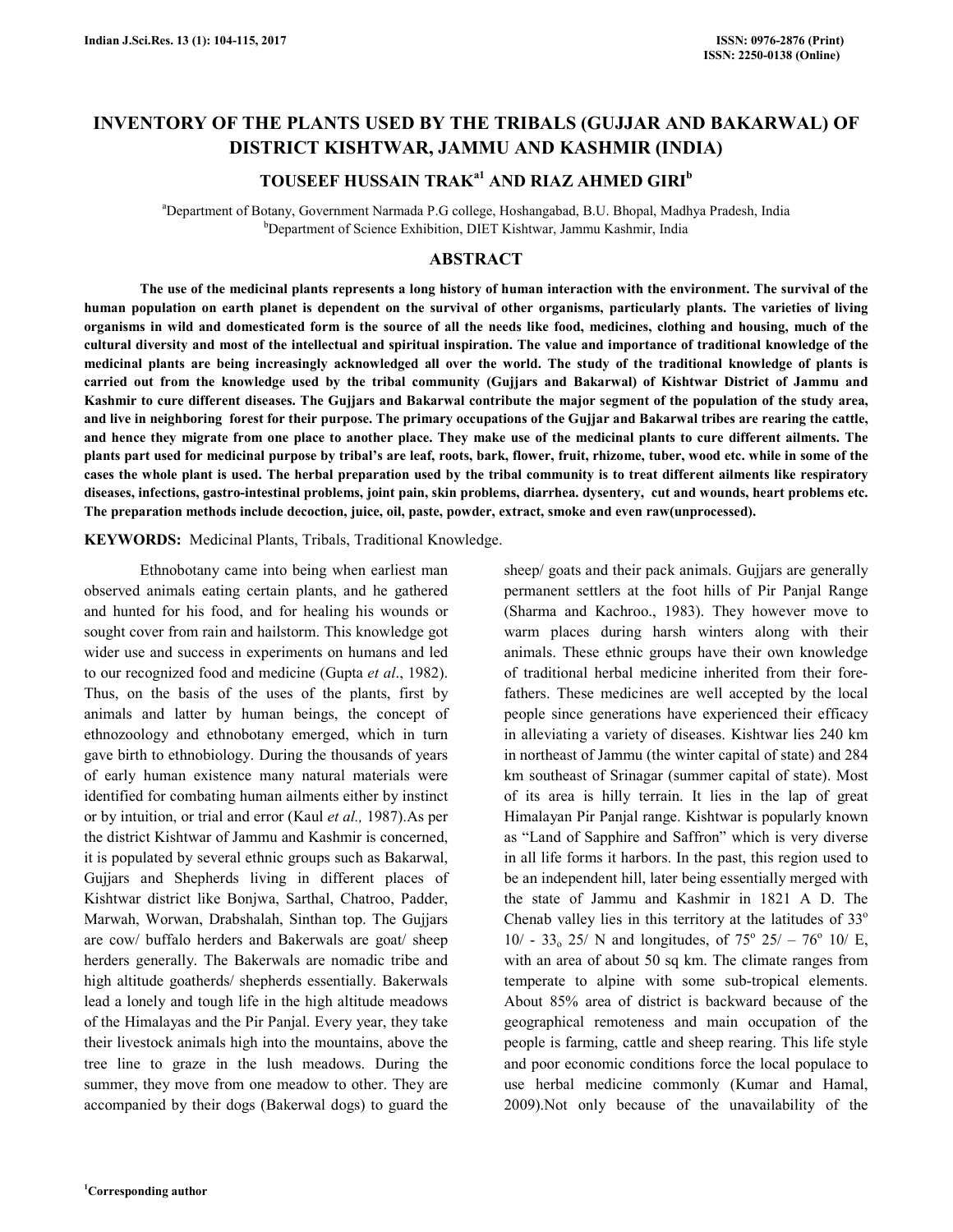modern health care but also because of the socio-religious beliefs and the faith in pure and curative power of herbs, the local populace use and practice folk medicine at a priority in some regions of the study area. These factors also explain the need for the preservation of ethnomedicinal practices in this region. The main aim of the study was to examine and explore some new important medicinal plants which are being used by the Gujjars and Bakarwalof Kishtwar region. That provides valuable information about the plants on which the tribal community depends. Although a lot of work has been done on the ethnobotany and ethnomedicines in Jammu and Kashmir, India, but as far as Kishtwar district is concerned, it is totally unexplored except for few stray references. Keeping in view the main focus of the present study was to document the medicinal plants used Gujjars and Bakarwal of the district Kishtwar.



#### **MATERIALS AND METHODS**

 During this period 36 ethno-medicinal plants belonging to 26 families have been reported from the study sites. An inventory of plants and plant products used by the tribals in their day to day life was prepared. Almost all the plants were collected in during flowering and fruiting period with the help of tribals and experienced rural people (Alagesaboopathi., 2011).Parts of the medicinal plants used in the treatment of various ailments and other useful informations were recorded. These secrets could be obtained only by intimate contacts and consistent persuasion. The data obtained from tribal community and villages pertaining local medicinally important plants were carefully recorded. The useful information's of plants was recorded in the field book. The traditional use of the plant under study area was considered only when confirmed from at least 6-8 people.

very important to know about the knowledge of tribal people about plants around them. The assistance of reliable old people and herbalists (Hakims) of the particular area is taken in collection of information about parts of the plant of medicinal value, mode of administration, dosages etc. Local names of plants are helpful in referring again to the same plant in the study area. It is always better to have some snaps of the plant material. For this purpose a camera with better focusing should also be taken during the field study. The research work was undertaken with a view to explore the possibilities of utilizing the plant resources which are being used by the tribal people of the district. A total of plant samples/ Specimens along with detailed information on the localities of collection and their uses would serve as a valuable record for future reference and study. These plants have been listed along with the botanical name, local name, family and the traditional knowledge of the plant used by the Gujjar and Bakarwal of the study area. Despite extensive use of ethnobotanical plants by the people of this region, extensive work has not been done as yet on Ethnomedinical and other aspects. Enumeration of species with their traditional uses is described. The plant species studied are arranged in the Table -1, under which each plant is followed by family local names and their traditional use has been written along with the photographs of the ethnobotanical plants as shown in Plate-1 and living style of Gujjar tribes is shown in Plate-2. The use of each plant reported by the tribal people, knowledgeable person's medicine men, Hakims etc. are also included.

The personal observations and interrogation is

#### **RESULTS AND DISCUSSION**

 Medicinal plants are the local heritage with global importance. World is endowed with a rich wealth of medicinal plants. Herbs have always been the principle form of medicine in India and presently they are becoming popular throughout the developed world, as people strive to stay healthy in the phase of chronic stress and pollution, and to treat illness with medicines that work in connection with the body's own defence (Gaur.,1999). It is interesting to record that the association between incidence of certain diseases and availability of curative herbs in the surroundings has been positive as revealed in a microlevel research in district Kishtwar. Thus it appears that the ethnic populations are the repositories of knowledge of herbal medicine. This is the reason an attempt has been made to study some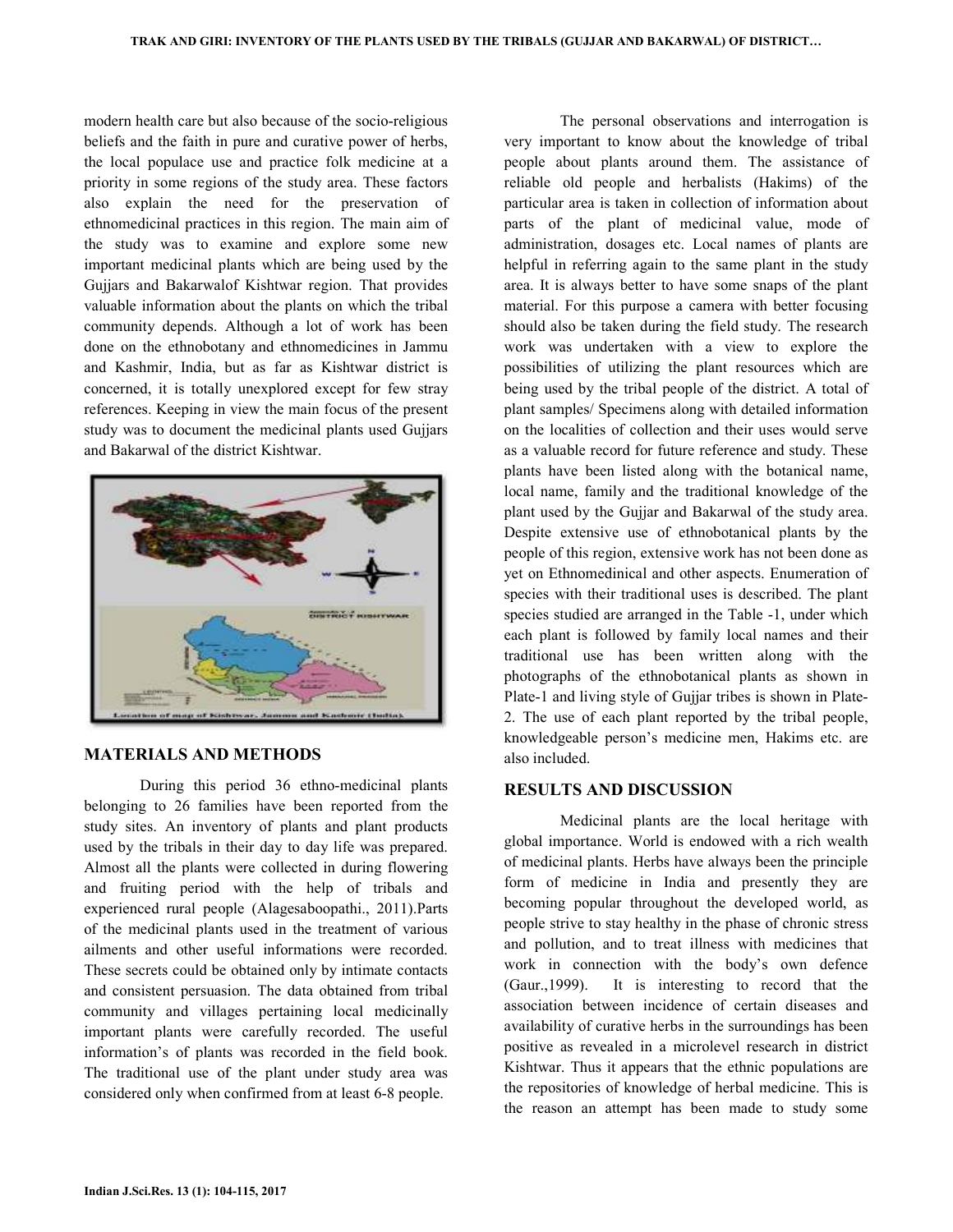ethnomedicinal plants of the Kishtwar district used by Gujjars and Bakarwal tribes.Due to immense use by specialized herbal healers and rural communities, medicinal plants are now emerging as important bioresources (Swami and Gupta.,1998). For curing ailments like headache, diarrhea, chronic fever, general weakness, cough, stomach pain, wounds, abdominal pain, burns, swellings, dysentery, boils, eye diseases etc., and several other common diseases which are prevalent in this area. Many of the important medicinal plants were used by the tribal communities (Table-1). During the research work, it was discussed that the tribal inhabitants of the Kishtwar

district are using the plants to treat a variety of ailments. It is essential to explore the important medicinal plants of the areas which are still un- or underexplored, so that a true picture of the floristic composition may be put on record on regional basis, and from that regional data, national record can be compiled.(Khan *et al*.,2011)The survey revealed that the plants mentioned in the research paper are on the verge of extinction in the area of present investigation and hence deserve special and concerned affords for their conservation so that their elimination is prevented (Figure 1 & 2).

| S.<br>No. | <b>Botanical</b><br><b>Name</b>                      | Family                | Local<br><b>Name</b>   | <b>Traditional Use</b>                                                                                                                                                                                                                                                                                                               |
|-----------|------------------------------------------------------|-----------------------|------------------------|--------------------------------------------------------------------------------------------------------------------------------------------------------------------------------------------------------------------------------------------------------------------------------------------------------------------------------------|
| 1.        | Portulaca<br>oleracea<br>Linn                        | Protulacaceae         | Lunar,<br>Lees hakh    | Leaf extract is mixed with mustard oil and used as hair tonic. Leaf<br>extract is applied on head to relieve headache and also used for<br>acne. The root is bitter in taste, effective for chronic pain, abdominal<br>pain and rheumatism.                                                                                          |
| 2.        | Salvia<br>moorcroftian<br>a Wall. ex<br>Benth        | Lamiaceae             | Shekter/<br>Bandarkoot | The tribal's give the herb as a remedy for high fever. Root extract is<br>used for skin diseases.                                                                                                                                                                                                                                    |
| 3.        | Rumex<br>nepalensis<br>Linn                          | Polygonaceae          | Hobul                  | The leaves of the plant are cooked as wild vegetable. Roots of the<br>plant are used against insect bites and cuts. The roots of the plant are<br>used as a remedy for hair loss.                                                                                                                                                    |
| 4.        | Taraxacum<br>officinale<br>(L) Weber ex<br>F.H. Wigg | Asteraceae            | Handri                 | Flower extract mixed with lemon juice is taken to cure fever. The<br>herb is used as a wild vegetable and extensively exploited for the<br>same during the spring when there is scarcity of the cultivated<br>vegetables in higher altitudes; The plant is considered as highly<br>nutritious and given to the women after delivery. |
| 5.        | Urtica dioica<br>Linn                                | Urticaceae            | Soi                    | Rheumatism:-The leaves are crushed and a paste is made in mustard<br>oil and applied on joints. The leaves are crushed and extract applied<br>on hairs and act as anti-dandruff.                                                                                                                                                     |
| 6.        | Viccia sativa<br>Linn                                | Fabaceae              | Mataroo                | The poultice made from the whole plant is externally applied twice a<br>day for 10 days against Skin abrasions.                                                                                                                                                                                                                      |
| 7.        | Rumex<br>hastatus<br>Linn                            | Polygonaceae          | Chuch                  | The leaves of the plant are rubbed against the sting of Urtica dioica.<br>Leaves are applied on wounds and cuts also.                                                                                                                                                                                                                |
| 8.        | Digetalis<br>purpurea<br>Linn                        | Scorophularia<br>ceae | Loshzata               | The herb is given to the patients suffering from cardiac problems.<br>Leaf paste applied to sores and wounds                                                                                                                                                                                                                         |

**Table 1: Traditional uses of forest plants used by Gujjars and Bakarwal tribe**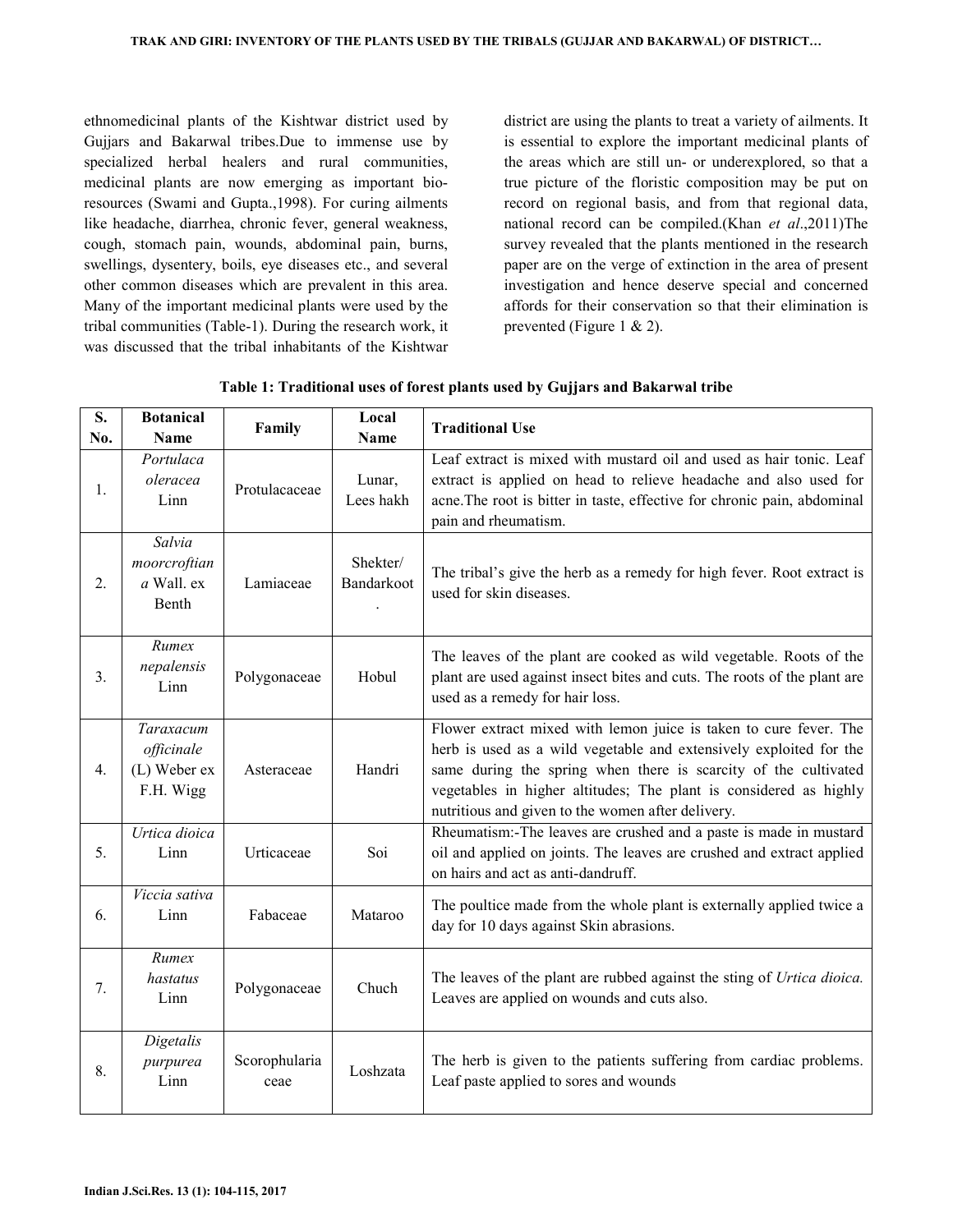| 9.  | Morus<br>serrata Linn                        | Moraceae           | Tul                     | The leaves of the plant are lopped for fodder; Fruit of the plant is<br>edible. The wood of the plant used as fire wood.                                                                                                                                                                                                                                                                                                |
|-----|----------------------------------------------|--------------------|-------------------------|-------------------------------------------------------------------------------------------------------------------------------------------------------------------------------------------------------------------------------------------------------------------------------------------------------------------------------------------------------------------------------------------------------------------------|
| 10. | Fritillaria<br>roylei D.Don                  | Liliaceae          | Shethkar                | The plant is used in many folk medicines, the tribal's of Kishtwar<br>district use the plant cures many diseases. The extract of the bulb is<br>used as an anti pyretic.                                                                                                                                                                                                                                                |
| 11. | Ficus<br>palmata linn                        | Moraceae           | Fog                     | People suffering from long illness are advised to take its fruits. It is<br>easily digestible and good for health. The fruits are aromatic and<br>delicious, astringent, diuretic                                                                                                                                                                                                                                       |
| 12. | Tulipa<br>stellata Hook                      | Liliaceae          | Cur Posh                | Bulbs of the herb are eaten and are considered as good heart tonic.                                                                                                                                                                                                                                                                                                                                                     |
| 13. | Cydonia<br>oblonga Mill                      | Rosaceae           | Beech/<br>Bom<br>Chunth | The seeds are chewed to cure sore throat;<br>the fruit of the plant is edible at maturity;<br>Leaves, buds and bark are astringent.<br>Fruits are cardiac stimulant, tonic and expectorant                                                                                                                                                                                                                              |
| 14. | Datura<br>stramonium<br>Linn                 | Solanaceae         | Datur Boul              | Seeds of the plant are collected at maturity. The dried seeds are<br>crushed and mixed with mustered oil. The preparation thus obtained<br>is stored. The prepared is used and applied externally on the ailing<br>joint to relief pain. The seeds are crushed and are made into powder<br>is mixed with mustered oil to make paste and is applied to hair at<br>bed-time for 15-20 days as the it act as anti dandruff |
| 15. | Digitalis<br>lanata Ehrh                     | Plantaginacea<br>e | <b>Buth Posh</b>        | The herb is given to the patients suffering from cardiac problems                                                                                                                                                                                                                                                                                                                                                       |
| 16. | Euphorbia<br>helioscopia<br>Linn             | Euphorbiacea<br>e  | Duduj                   | The latex of the plant is applied on skin eruptions to get rid of them.<br>Plants are made into paste and used for healing of wounds. The<br>roasted seeds are given against cholera.                                                                                                                                                                                                                                   |
| 17. | Fragaria<br>nubicola<br>Lindl. ex<br>Hook. F | Rosaceae           | Sakhvan                 | The rhizome of the plant is used as a tea substitute along with the<br>bark of Taxus<br><i>baccata</i> ; The fruits are aromatic and delicious, astringent, diuretic.<br>Rhizome used assubstitute of tea after grinding. Leaf infusion is used<br>against diarrhea.                                                                                                                                                    |
| 18. | Iris<br>kashmiriana<br>Baker                 | Iridaceae          | Kabriposh/<br>Sosan     | The nomads and the shepherds when more to the higher altitude with<br>their cattle herd during the summer season use rhizomes of the plant.<br>Fresh rhizomes are applied for the relief from the joint pain. Flowers<br>are preferred by the tribals for their antiseptic value. Flower paste is<br>applied to infectious eye.                                                                                         |
| 19. | Juglans<br>regia Linn                        | Juglandaceae       | Dond                    | Nuts are consumed by people and bark of the tree is used for<br>cleaning teeth and in the process lips getcoloured.                                                                                                                                                                                                                                                                                                     |
| 20. | Malwa<br>neglecta<br>Wallr                   | Malvaceae          | Sochaloo                | The decoction of leaves is used as a laxative. The crushed roots in<br>water are given to the cattle to facilitate detachment and expulsion of<br>placenta after delivery.                                                                                                                                                                                                                                              |
| 21. | Mentha<br>longifolia (L)                     | Lamiaceae          | Fatineh                 | The leaves are crushed and an extract prepared with warm water.<br>The extract is taken to cure asthma. The leaves are made into fine                                                                                                                                                                                                                                                                                   |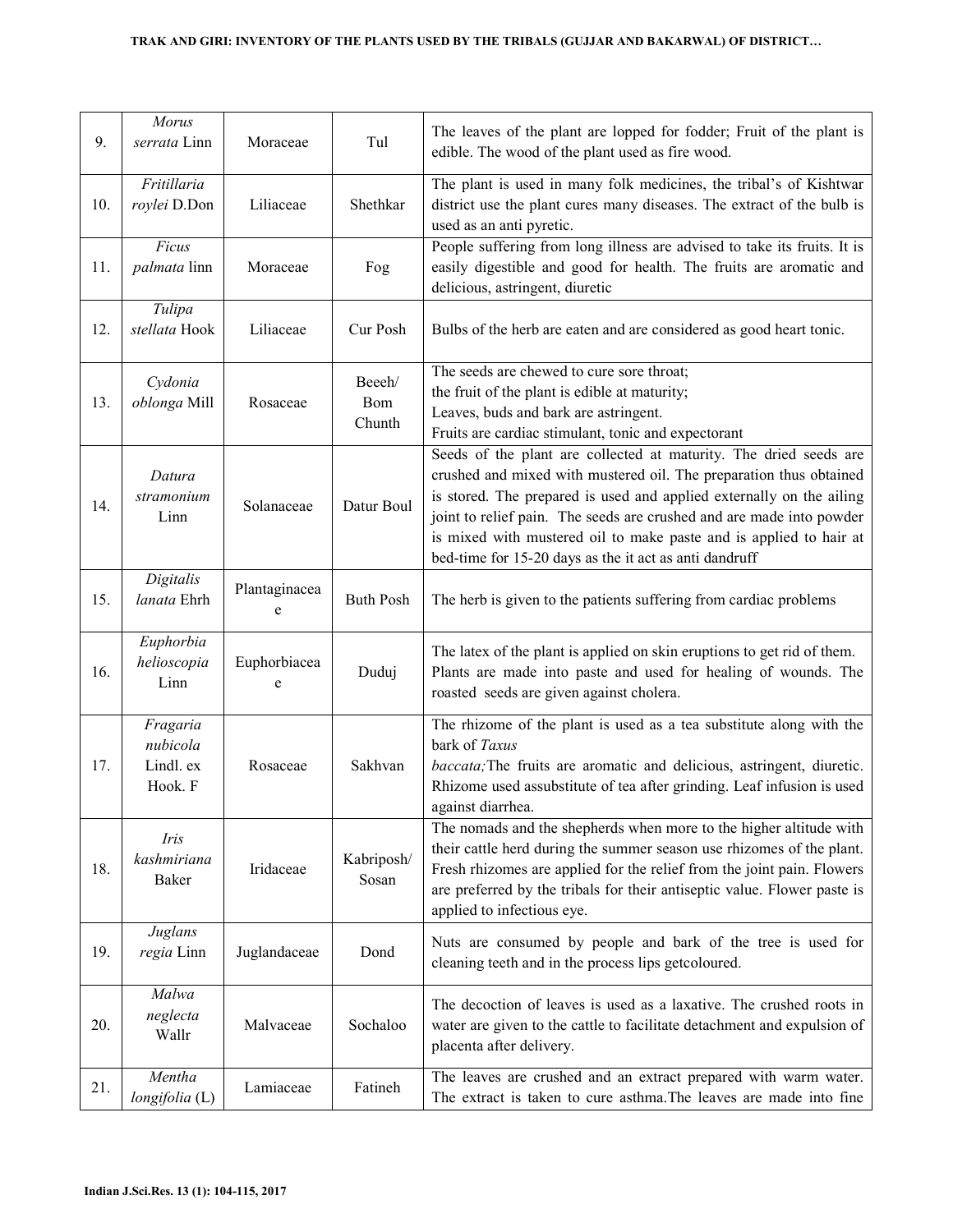|     | Huds.                                                       |                    |                            | powder and decoction prepared, decoction of one cup is taken during                                                                                                                                                                                                                                                                                                                                                                                                                                                                                                          |
|-----|-------------------------------------------------------------|--------------------|----------------------------|------------------------------------------------------------------------------------------------------------------------------------------------------------------------------------------------------------------------------------------------------------------------------------------------------------------------------------------------------------------------------------------------------------------------------------------------------------------------------------------------------------------------------------------------------------------------------|
|     |                                                             |                    |                            | indigestion and Diarrhoea                                                                                                                                                                                                                                                                                                                                                                                                                                                                                                                                                    |
| 22. | Papaver<br>somniferum<br>Linn                               | Papaveraceae       | Khashkash                  | Fruit exocarp is mixed with dalchini and salt and a decoction is<br>prepared and the decoction is given in cough. The seeds are mixed<br>with warm milk and taken early in morning as memory buster.                                                                                                                                                                                                                                                                                                                                                                         |
| 23. | Plantago<br>lanceolata<br>Linn                              | Plantaginacea<br>e | Isabgol                    | Poultice of leaves is applied on boils to help ripen and burst them.<br>The leaf extract is effective against bronchitis. Seed extract is mixed<br>with honey and is taken in cough and respiratory disorder.                                                                                                                                                                                                                                                                                                                                                                |
| 24. | Prunus<br>persica Linn                                      | Rosaceae           | Chenan                     | The seeds are consumed daily with milk in the morning against<br>Constipation. The seeds are powdered and powder mixed with milk<br>and given to children at bedtime as it act as anti-intestinal worm. The<br>flowers of the plant are given in menstrual disturbance. The leaves of<br>the plant are lopped for fodder.                                                                                                                                                                                                                                                    |
| 25. | Adiantum<br>capillus-<br>veneris Linn                       | Pteridaceae        | Kakash                     | Leaves of the plant is mixed with cardamom and boiledin water and<br>is given to cure cough, cold, and fever in infants. The dried<br>powdered fronds are mixed with milk and given as a remedy for<br>fever to infants. The paste of rhizome and fronds mixed with the curd<br>is applied for 3-5 days for curing herpes.                                                                                                                                                                                                                                                   |
| 26. | Aesculus<br>indica (Wall.<br>ex camb.)<br>Hook              | Sapindaceae        | Gug Kul                    | Crushed seeds made into paste in lukewarm water are applied on the<br>crackedheels and other skin eruptions; crushed seeds mixed with<br>jiggery (gur) are given tocure loose motion in domestic livestock.<br>Crushed seeds of the plant are also used as a substitute of the<br>detergentsfor washing woolen blankets;<br>Crushed leaves are used for washing hands;<br>Wood of the plant is used as firewood;<br>Leaves are extensively<br>lopped for fodder.<br>The<br>seed<br>against<br>rheumatic<br>used<br>are<br>pain,<br>cracks, leucorrhoea, wounds and diarrhea. |
| 27. | Rhododendro<br>$\boldsymbol{n}$<br>companulatu<br>$m$ D.Don | Ericaceae          | Nichnai                    | Leaves of the plant are effective as it is given in chronic rheumatism,<br>syphilis and sciatica. Leaves are mixed with tobacco and are used as<br>snuff to cure cold; Leaves are not given to live stocks as the leaves<br>are poisonous                                                                                                                                                                                                                                                                                                                                    |
| 28. | <b>Amaranthus</b><br>caudatus<br>Linn                       | Amaranthacea<br>e  | Shaval                     | The seeds are rich in carbohydrates and given to young children. The<br>seeds act as a quick energizer and are preferably used in fast. The<br>seeds are roasted and cooked with milk and relished as "Kheer" or<br>taken assuch.                                                                                                                                                                                                                                                                                                                                            |
| 29. | Arnebia<br>benthamii<br>Wall. ex G.<br>Don                  | Boranginacea<br>e  | Kahzaban                   | The extract is prepared out of the herb and is used in abdominal pain,<br>in high fever and in wormicide. The leaves of the plant are used in<br>fever and heart ailments. The herb is extensively collected from the<br>higher reaches and sold to the crude herbal medicine dealers by<br>nomads.                                                                                                                                                                                                                                                                          |
| 30. | Atropa<br>acuminate<br>Royl ex<br>Lindl                     | Solanaceae         | Brand /<br>Nachan<br>Ariel | The roots of the plant are crushed and made into paste and the paste<br>is applied of the joint pain. Dried flowers and seeds are used to cure<br>tumors and blisters, usually paste ofthe plant used as poultice.<br>Extract is used as external application to relieve pain and internally                                                                                                                                                                                                                                                                                 |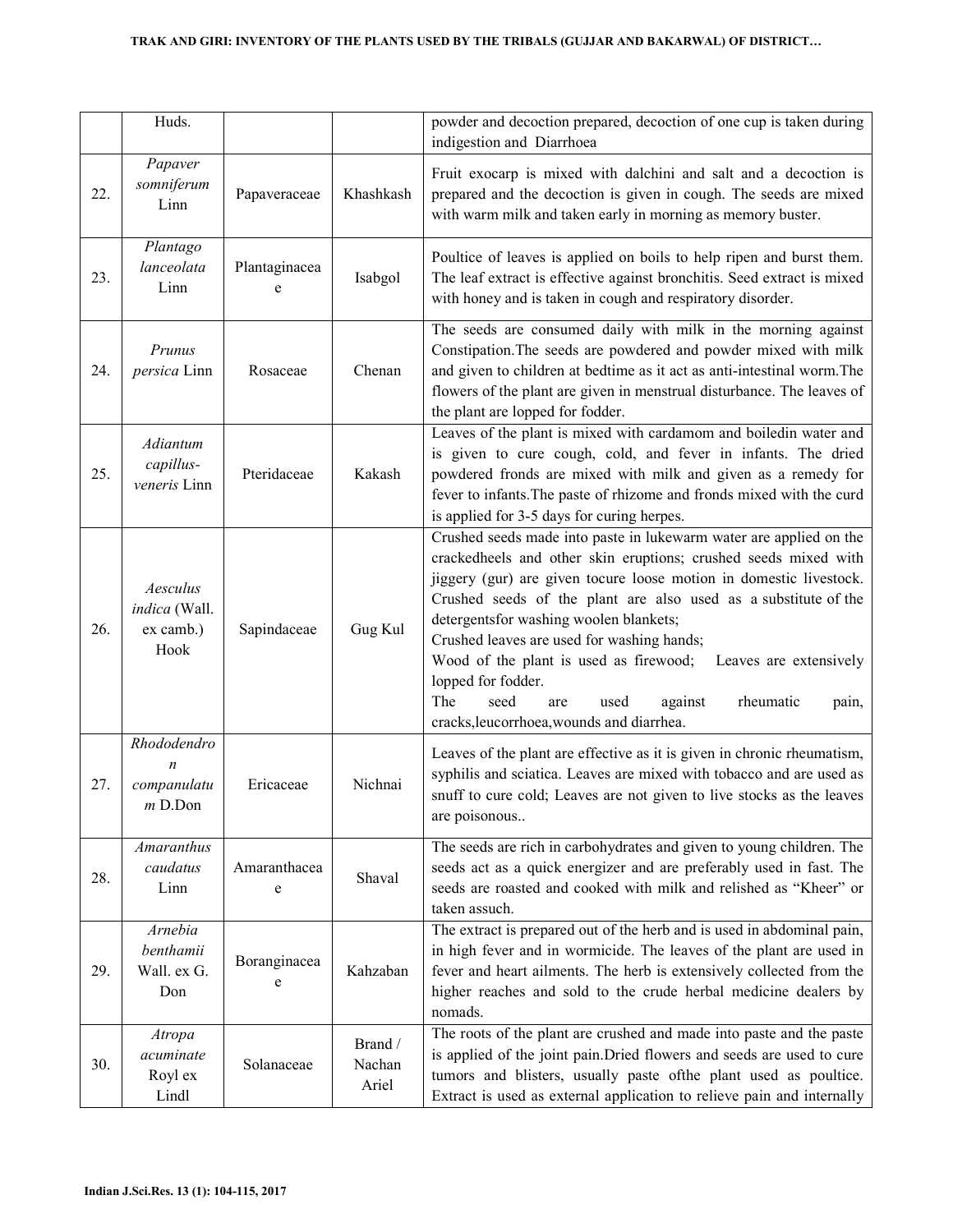|     |                                           |               |                      | for checkingperspiration. Roots being poisonous applied externally<br>on neuralgia inflammations and rheumatism.                                                                                                                       |
|-----|-------------------------------------------|---------------|----------------------|----------------------------------------------------------------------------------------------------------------------------------------------------------------------------------------------------------------------------------------|
| 31. | <b>Berberis</b><br>aristata DC            | Berberidaceae | Khumblai/<br>KawDash | The spiny branches of the plant are used in hedges and fencing of the<br>crop plants; The fruit of the shrub is edible and considered as blood<br>tonic; The dried branches are collected and used as fuelwoodfor<br>cooking purposes. |
| 32. | Bergenia<br>ciliata Haw.<br><b>Sternb</b> | Saxifragaceae | Zakhmay<br>Hayat     | The root are dried and crushed to make powder, and is mixed with<br>oil and ghee and is applied on the injury; also taken in case of<br>indigestion, dysentery, cough and fever.                                                       |
| 33. | Calendula<br>officinalis<br>Linn          | Asteraceae    | Himash<br>bahar      | The flowers are dried and crushed to make paste and is taken as<br>anemia and constipation. The leaves are and the roots are edible and<br>are used as blood tonic and blood purifier.                                                 |
| 34. | Foeniculum<br><i>vulgare</i> Mill         | Umbelliferae  | Soanfro              | The powdery form of seed is mixed with sugar and then added in<br>warm water and is given in constipation. The seeds are effective and<br>are taken in chest and kidney disorder.                                                      |
| 35. | Robinia<br>pseudoacaci<br>$a$ Linn        | Fabaceae      | Kikrir               | The tree is extensively lopped for fodder;<br>The wood is used as fire wood; grown around the crop fields and<br>wasteland mainly for fodder and firewood.                                                                             |
| 36. | Cannabis<br>sativa Linn                   | Cannabaceae   | Bhungi               | Leaf juice is extracted and is applied on the infected portion having<br>dandruff. Plant used as intoxicant, tonic, analgesic, sedative and<br>antiseptic.                                                                             |



*Portulaca oleracea* **Linn** 



*Salvia moorcroftiana* **Wall. ex Benth**



*Rumex nepalensis* **Linn**



*Taraxacum officinale* **(L) weber ex F. H.Wigg**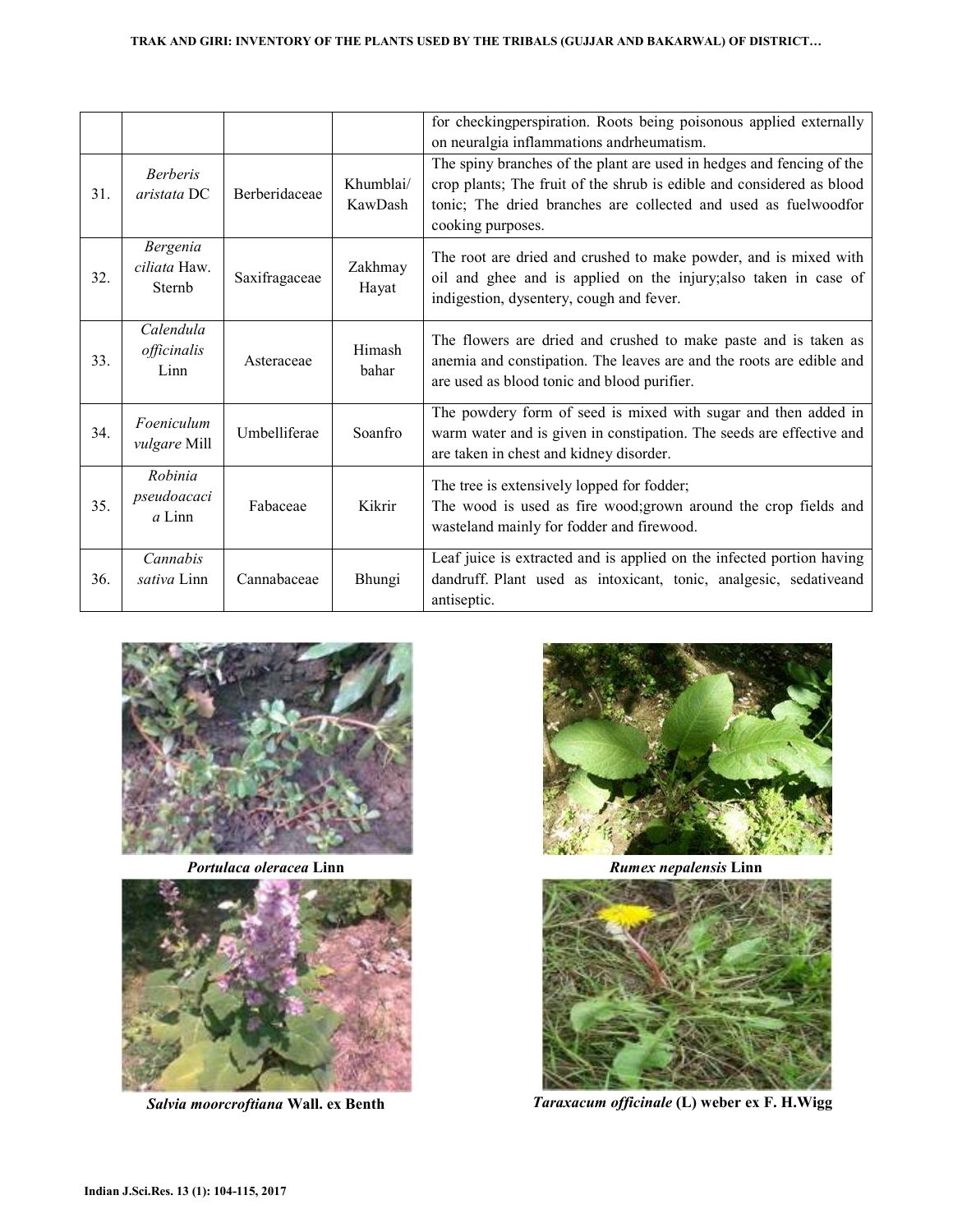

*Urtica dioica* **Linn** 



*Viccia sativa* **Linn** 



*Rumex hastatus***Linn**



*Digetalis purpurea***Linn**



*Morus alba***Linn** 



*Fritillaria roylei* **D. Don** 



*Ficus carica* **Linn** 



*Tulipa stellata* **Hook**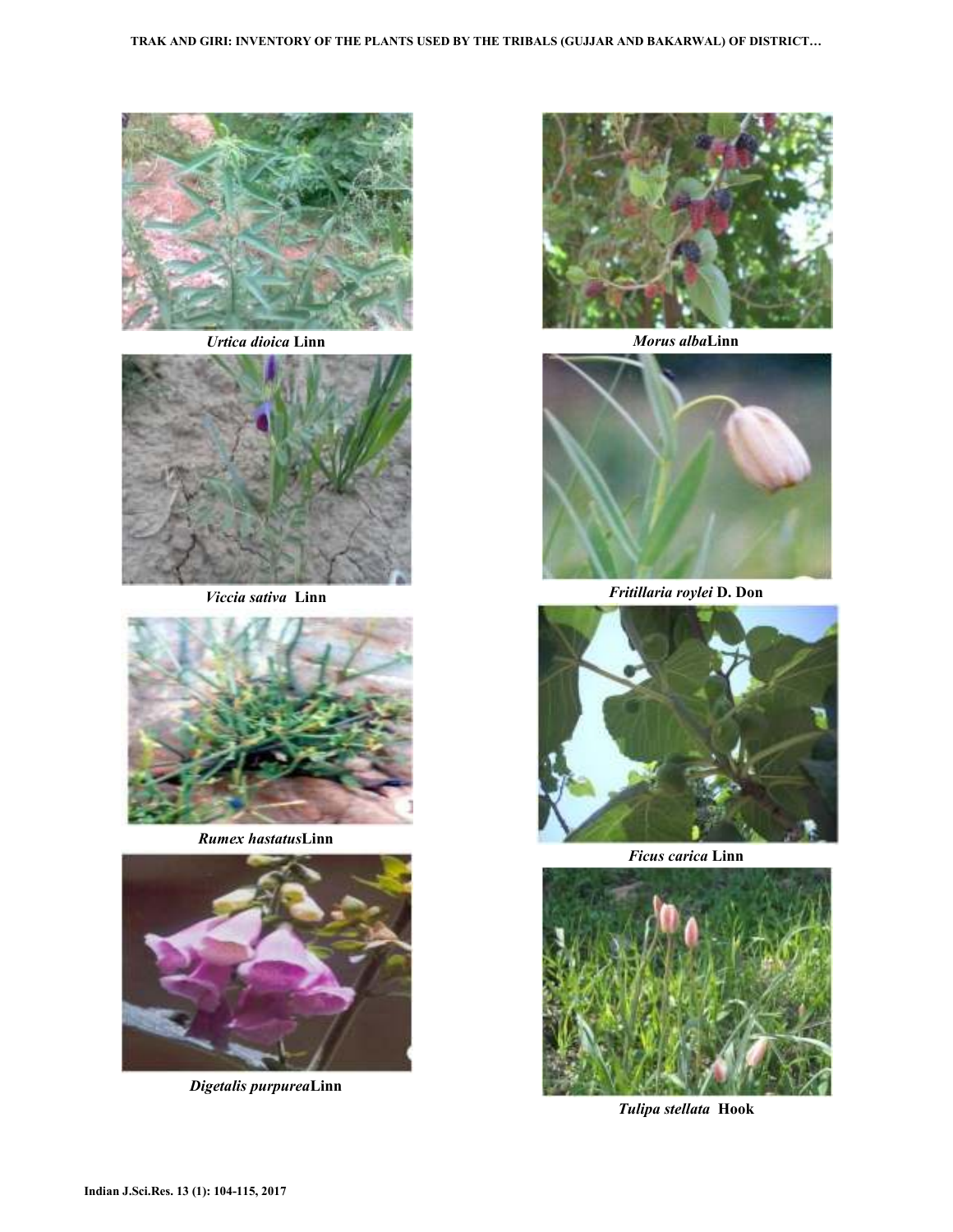

*Cydonia oblonga* **Mill**



*Datura stramonium* **Linn**



*Digitalis lanata* **Ehrh**



*Euphorbia helioscopia***Linn** 



*Fragaria nubicola* **Lindl. ex Hook. f** 



*Iris kashmirania* **Baker**



*Juglans regia* **Linn**



*Malwa neglecta* **Wallr**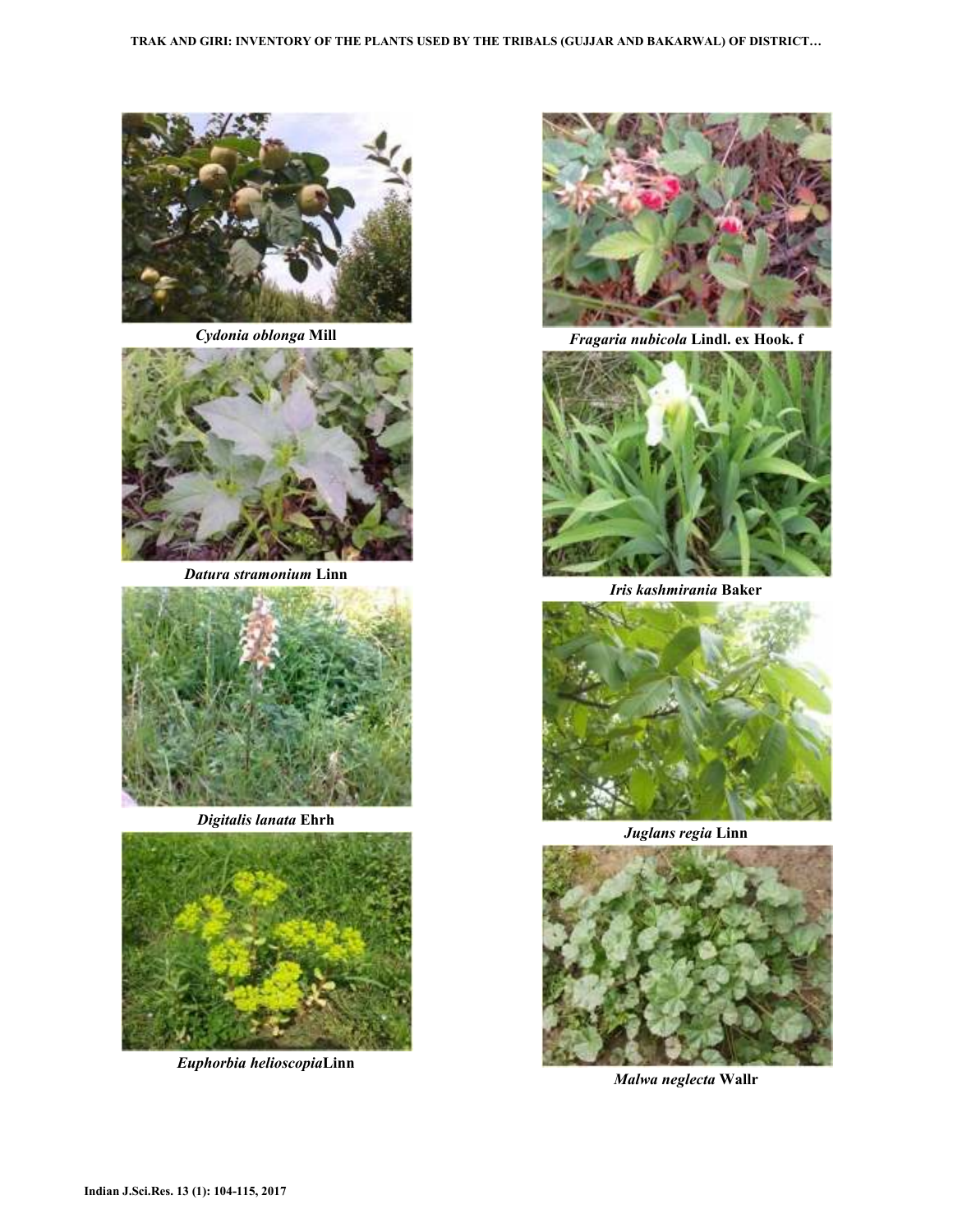

*Mentha longifolia* **(L) Huds**



*Papaver somniferum* **Linn**



*Plantago lanceolata* **Linn**



*Prunus persica* **Linn**



*Adiantum capillus-veneris* **Linn**



*Aesculus indica* **(Wall. ex camb.) Hook**



*Rhododendroncompanulatum***D. Don** 



*Amaranthus caudatus* **Linn**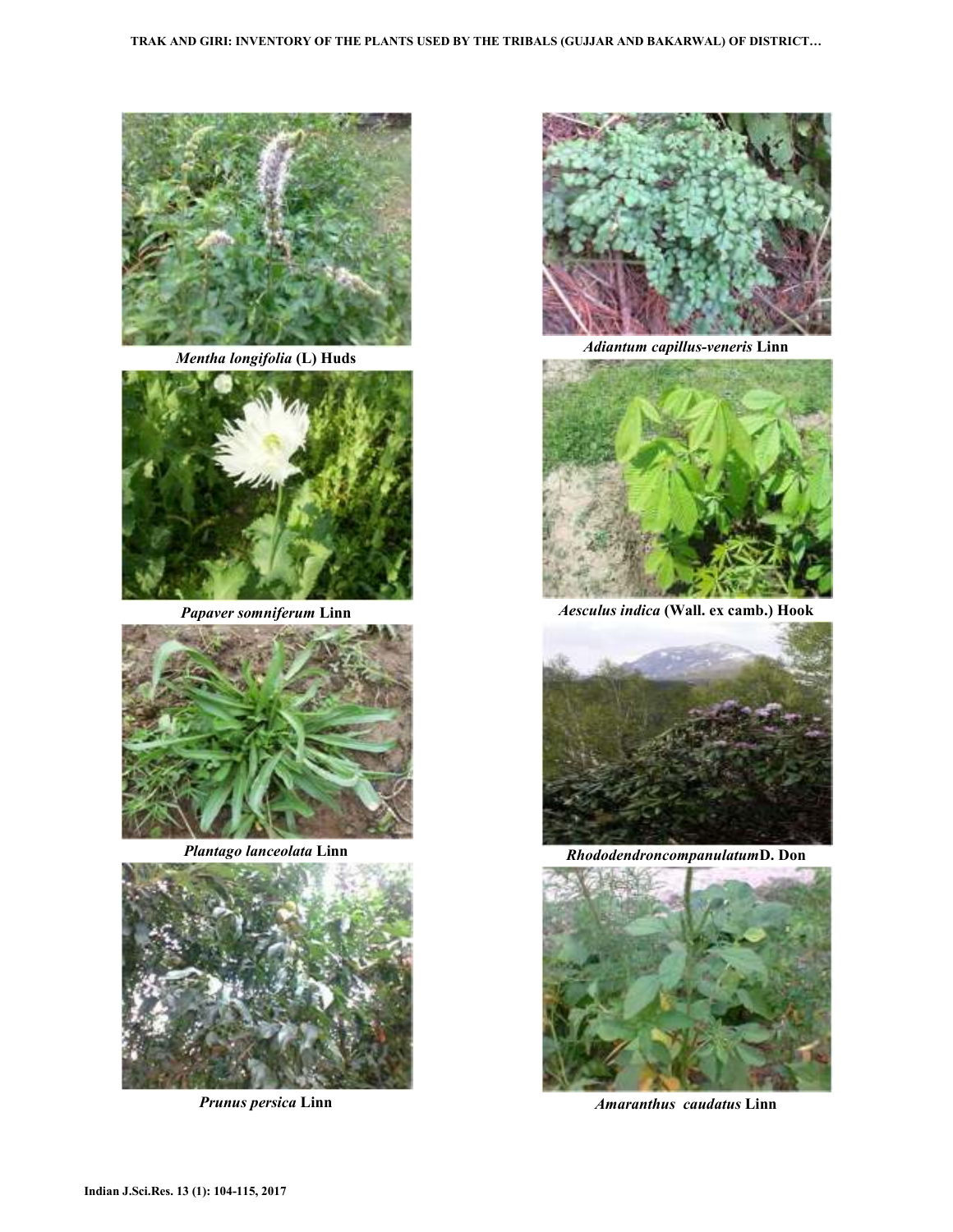

*Arnebia benthamii* **Wall. ex G. Don**



*Arnebia benthamii* **Wall. ex G. Don**



*Berberas aristata* **DC**



*Bergenia ciliata* **Haw. Sternb** 



*Calendula officinalis* **Linn**



*Cannabis sativa* **Linn**



*Robinia pseudoacacia* **Linn**



*Foeniculum vulgare* **Mill Figure 1: Showing Medicinal Plants Used By Gujjar Tribes**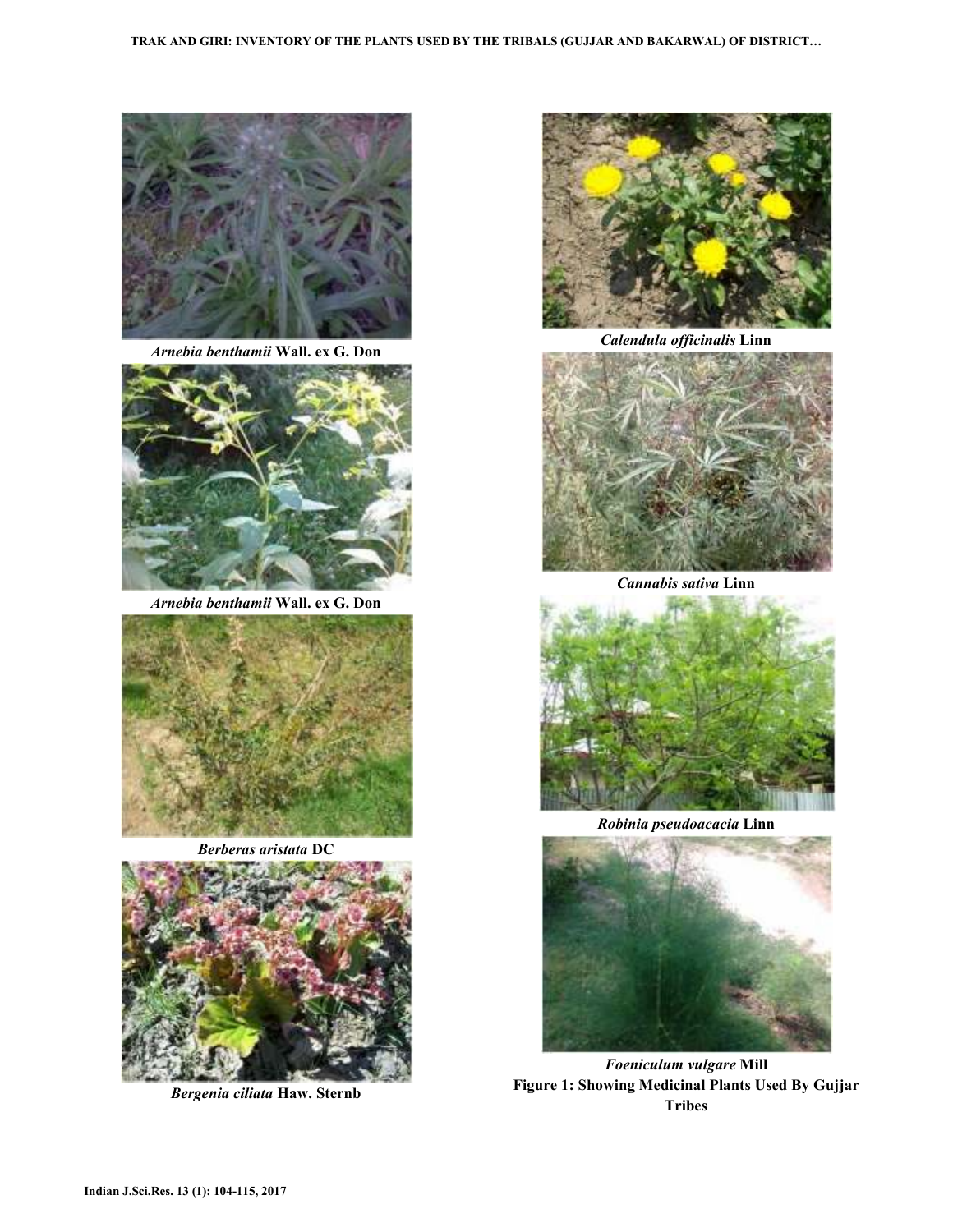



**Figure 2: Showing Study Site of Gujjar Tribes Using Forest Resources for Their Livelihood.** 

### **CONCLUSION**

 There is no systematic training for transmitting knowledge of these curative plant remedies from one generation to the next. The people of modern generation are picking up knowledge from their ancestors based on